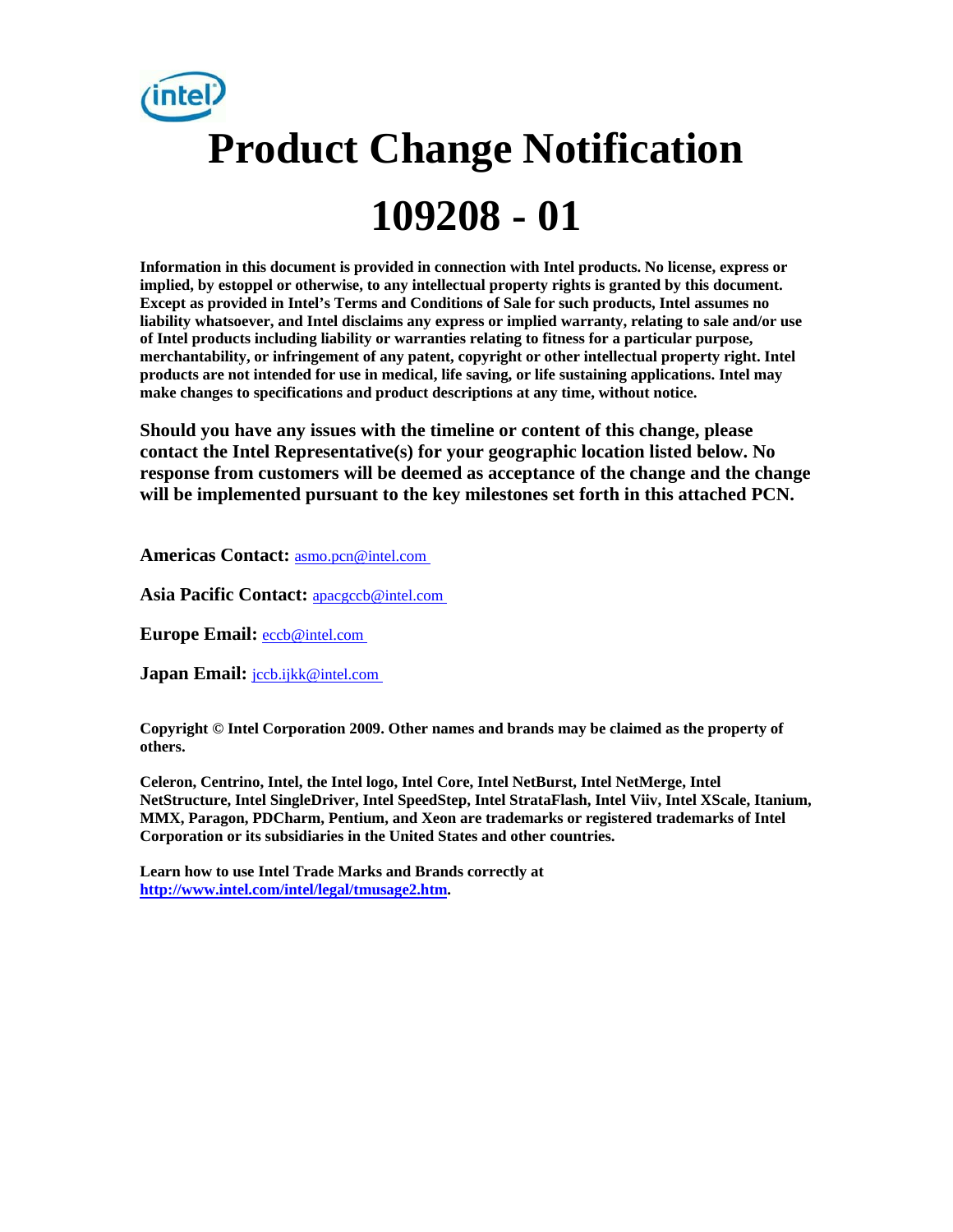# *(intel)* **Product Change Notification**

| 109208 - 01                                     |
|-------------------------------------------------|
| <b>Intel® CoreTM2 Extreme Processor</b>         |
| X7800, PCN 109208-01, Product                   |
| Discontinuance, for Tray only, Reason for       |
| <b>Revision: PCN has been Canceled, Product</b> |
| <b>Previously Discontinued on PCN108575</b>     |
| <b>March 6, 2009</b>                            |
|                                                 |

#### **Key Characteristics of the Change:**

Product Discontinuance

#### **Forecasted Key Milestones:**

| <b>Product Discontinuance Program Support Begins:</b>               | Feb 13, 2009 |
|---------------------------------------------------------------------|--------------|
| <b>Orders for Discontinued Products Become Non-Cancelable:</b>      | Apr 17, 2009 |
| <b>Product Discontinuance Demand To Local Intel Representative:</b> | Apr 17, 2009 |
| <b>Last Corporate Commit Product Hot List Date:</b>                 | Jun 09, 2009 |
| <b>Last Product Discontinuance Order Date:</b>                      | Jun 19, 2009 |
| <b>Last Product Discontinuance Shipment Date:</b>                   | Feb 19, 2010 |

### **Description of Change to the Customer:**

#### **Reason for Revision: PCN has been Canceled, Product Previously Discontinued on PCN108575**

#### **Please see PCN108575 for correct Forecasted Key Milestones.**

Market demand for the Intel® Core™2 Extreme Processor X7800 has shifted to other Intel processors. The products identified in this notification will be discontinued and unavailable for additional orders after the "Last Product Discontinuance Order Date" (see "Key Milestones" above).

#### **Customer Impact of Change and Recommended Action:**

Please determine your remaining demand for these products and place your "Last Product Discontinuance Orders" in accordance with the "Key Milestones" listed above. The tray products listed on the "Products Affected/Intel Ordering Codes" table below will remain on Intel's Corporate Commit Process until the "Last Product Discontinuance Order Date." The "Last Corporate Commit Hot List" is the last date that customers may submit a request for product utilizing Intel's Corporate Commit Hot List Process (CCP). From date of PCN publication, interim booking and turn back deadlines apply per standard CCP process. The "Last Product Discontinuance Order Date" is the final day for customers